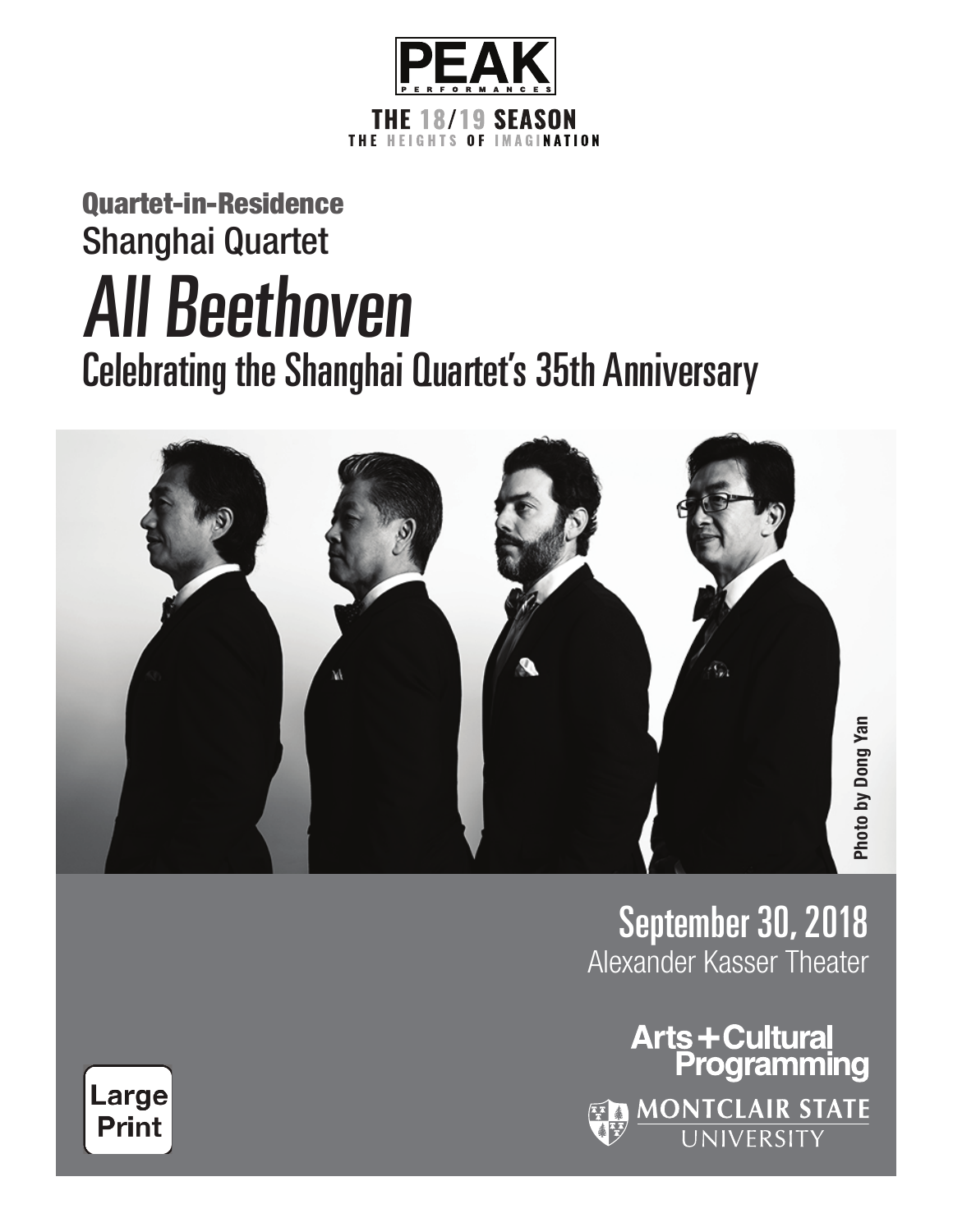Dr. Susan A. Cole, President Daniel Gurskis, Dean, College of the Arts Jedediah Wheeler, Executive Director, Arts + Cultural Programming

## Quartet-in-Residence Shanghai Quartet All Beethoven Celebrating the Shanghai Quartet's 35th Anniversary

Weigang Li, violin Yi-Wen Jiang, violin Honggang Li, viola Nicholas Tzavaras, cello

### Program

#### String Quartet no. 4 in C Minor, op. 18 no. 4 Ludwig van Beethoven (1770–1827)

- I. Allegro ma non tanto
- II. Andante scherzoso quasi allegretto
- III. Minuetto: Allegretto
- IV. Allegro Prestissimo

#### String Quartet no. 8 in E Minor, op. 59 no. 2

- I. Allegro
- II. Molto adagio (Si tratta questo pezzo con molto di sentimento)
- III. Allegretto
- IV. Finale: presto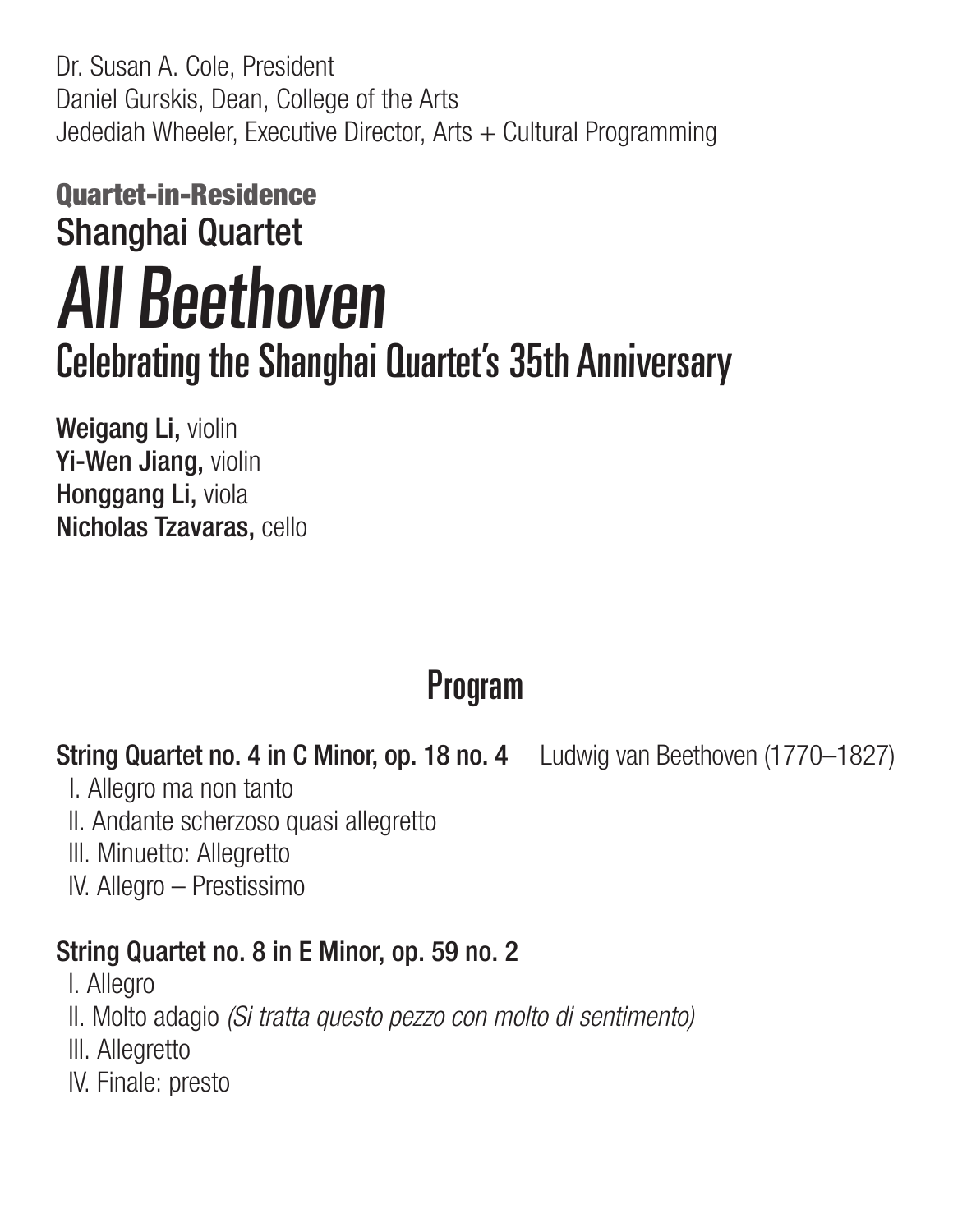#### $\sim$ -Intermission $\sim$

#### String Quartet no. 14 in C-sharp Minor, op.131

- I. Adagio ma non troppo e molto espressivo
- II. Allegro molto vivace
- III. Allegro moderato Adagio
- IV. Andante ma non troppo e molto cantabile Andante moderato e lusinghiero Adagio – Allegretto – Adagio, ma non troppo e semplice – Allegretto
- V. Presto
- VI. Adagio quasi un poco andante
- VII. Allegro

Duration: 2 hours, including one 15-minute intermission.

In consideration of both audiences and performers, please turn off all electronic devices. The taking of photographs or videos and the use of recording equipment are not permitted. No food or drink is permitted in the theater.

# About the Artists

Renowned for its passionate musicality, impressive technique, and multicultural innovations, the Shanghai Quartet has become one of the world's foremost chamber ensembles. Its elegant style melds the delicacy of Eastern music with the emotional breadth of Western repertoire, allowing it to traverse musical genres including traditional Chinese folk music, masterpieces of Western music, and cutting-edge contemporary works.

Formed at the Shanghai Conservatory in 1983, the Quartet has worked with the world's most distinguished artists and regularly tours the major music centers of Europe, North America, and Asia. Recent festival performances range from the International Music Festivals of Seoul and Beijing to the Festival Pablo Casals in France and the Beethoven Festival in Poland as well as numerous concerts in all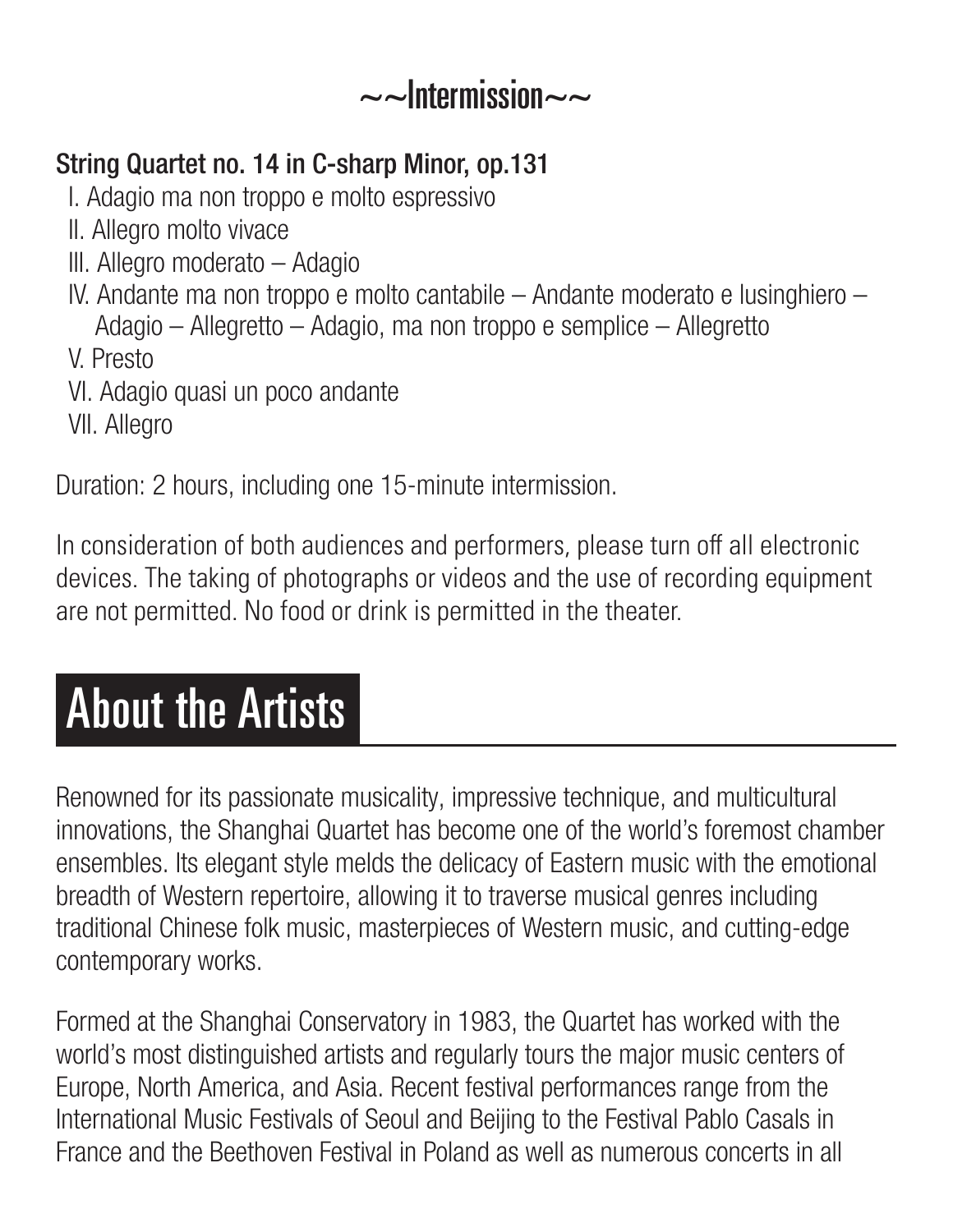regions of North America. The Quartet has appeared at Carnegie Hall in chamber performances and with orchestra; in 2006 they gave the premiere of Takuma Itoh's Concerto for Quartet and Orchestra in Isaac Stern Auditorium. Among innumerable collaborations with noted artists, they have performed with the Tokyo, Juilliard, and Guarneri Quartets; cellists Yo-Yo Ma and Lynn Harrell; pianists Menahem Pressler, Peter Serkin, Jean-Yves Thibaudet, and Yuja Wang; pipa virtuoso Wu Man; and the vocal ensemble Chanticleer. The Shanghai Quartet has been a regular performer at many of North America's leading chamber music festivals, including Maverick Concerts, where they recently made their 27th consecutive annual appearance.

The Quartet has a long history of championing new music and juxtaposing traditions of Eastern and Western music. With more than 30 commissioned works, their recent premieres include Du Yun's Tattooed in Snow (2015); Zhao Lin's Red Lantern (2015) for pipa and string quartet; and String Quartet no. 12, Fantasia notturna by William Bolcom (2017). The Quartet's 30th-anniversary season in 2013 brought five new commissions: Bullycide by David Del Tredici; Fantasie by Australian composer Carl Vine; a concerto for string quartet and symphony orchestra by Jeajoon Ryu; Verge Quartet by Lei Liang; and Scherzo by Robert Aldridge, commissioned by Yu Long and the Beijing Music Festival. Their 25th anniversary season featured commission works by Penderecki (String Quartet No. 3: Leaves from an Unwritten Diary), Chen Yi (From the Path of Beauty), Vivian Fung, and jazz pianist Dick Hyman. The Penderecki quartet was premiered at the composer's 75th-birthday concert in Poland, followed by numerous performances worldwide. It was featured again at the composer's 80th-birthday celebration in 2013. Chen Yi's From the Path of Beauty, co-commissioned with Chanticleer, premiered in San Francisco, with performances at Tanglewood, Ravinia, Beijing, and Shanghai. Other important commissions and premieres include works by Bright Sheng, Lowell Liebermann, Sebastian Currier, Marc Neikrug, and Zhou Long. The tradition continues with forthcoming works by Wang Lei and Tan Dun composed for the Quartet's 35th anniversary in 2018–19.

The Shanghai Quartet has an extensive discography of more than 30 recordings, ranging from the Schumann and Dvořák piano quintets with Rudolf Buchbinder to Zhou Long's Poems from Tang for string quartet and orchestra with the Singapore Symphony (BIS). Delos released the Quartet's most popular disc, Chinasong, a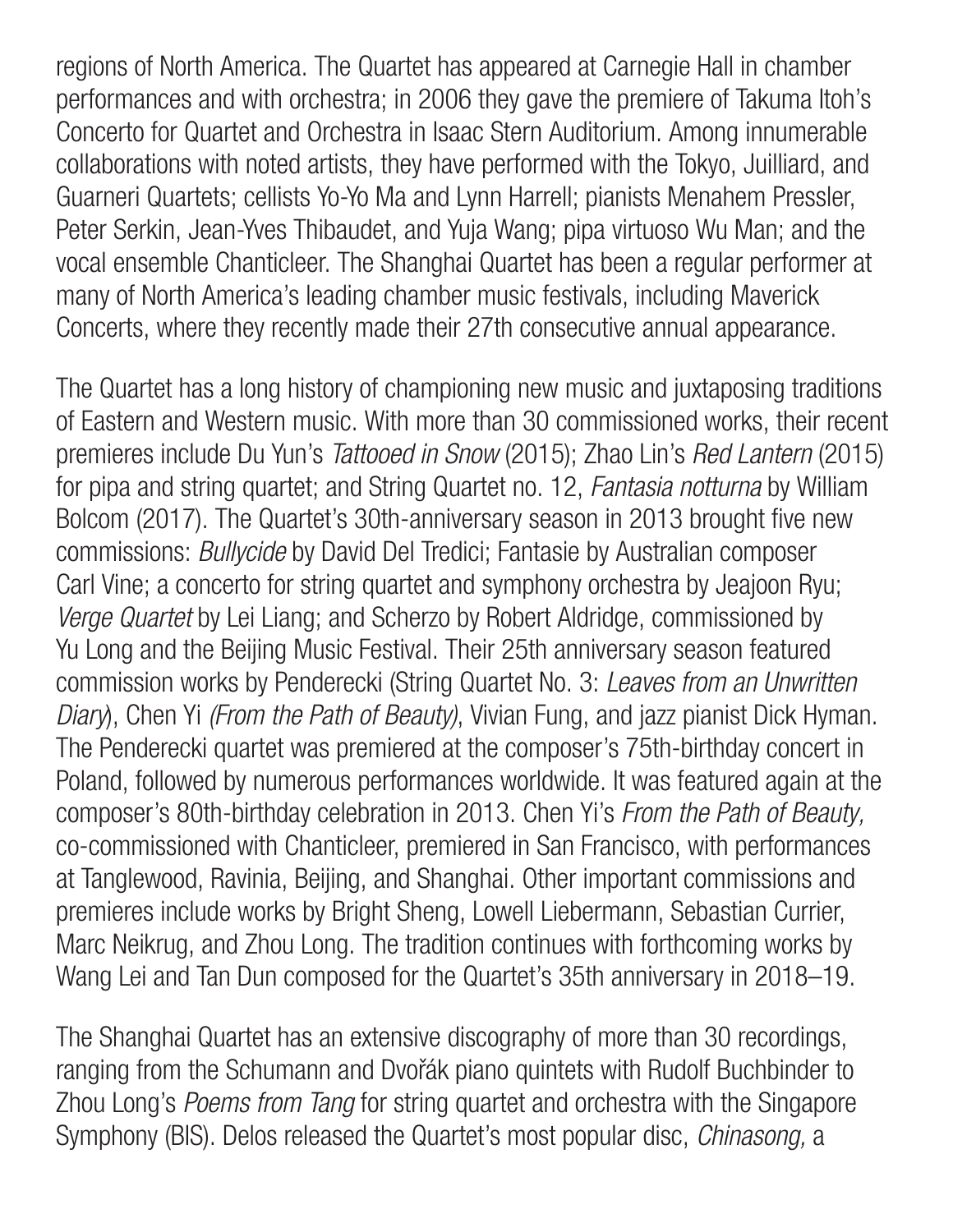collection of Chinese folk songs arranged by Yi-Wen Jiang reflecting on his childhood memories of the Cultural Revolution in China. The complete Beethoven String Quartets, a highly praised, seven-disc project, can be heard on an acclaimed Camerata set, released in 2009.

A diverse and interesting array of media projects includes a cameo appearance playing Bartók's String Quartet No. 4 in Woody Allen's film Melinda and Melinda, and PBS television's Great Performances series. Violinist Weigang Li appeared in the documentary From Mao to Mozart: Isaac Stern in China, and the family of cellist Nicholas Tzavaras was the subject of the film Music of the Heart, starring Meryl Streep. The Shanghai Quartet is the subject of a documentary film, Behind the Strings, currently in production, to be released this year.

The Shanghai Quartet performs on four exceptional instruments by Gofriller, Guarneri, and Stradivari, generously loaned through the Beare's International Violin Society, to honor the Quartet's 35th anniversary. The instruments will be featured in eight cycles of the complete Beethoven String Quartets throughout the world. The Shanghai Quartet currently serves as **Quartet-in-Residence at the John J.** Cali School of Music at Montclair State University, Ensemble-in-Residence with the Shanghai Symphony Orchestra, and visiting guest professors of the Shanghai Conservatory and the Central Conservatory in Beijing. They are proudly sponsored by Thomastik-Infeld Strings and BAM cases.

# **Staff**

Office of Arts  $+$  Cultural Programming Executive Director Jedediah Wheeler Executive Producer Jill Dombrowski Business Manager Stephanie Haggerstone Production/Facility Manager J. Ryan Graves Media and Marketing Director Amy Estes Director of Audience Services Robert Hermida Technical Director Colin Van Horn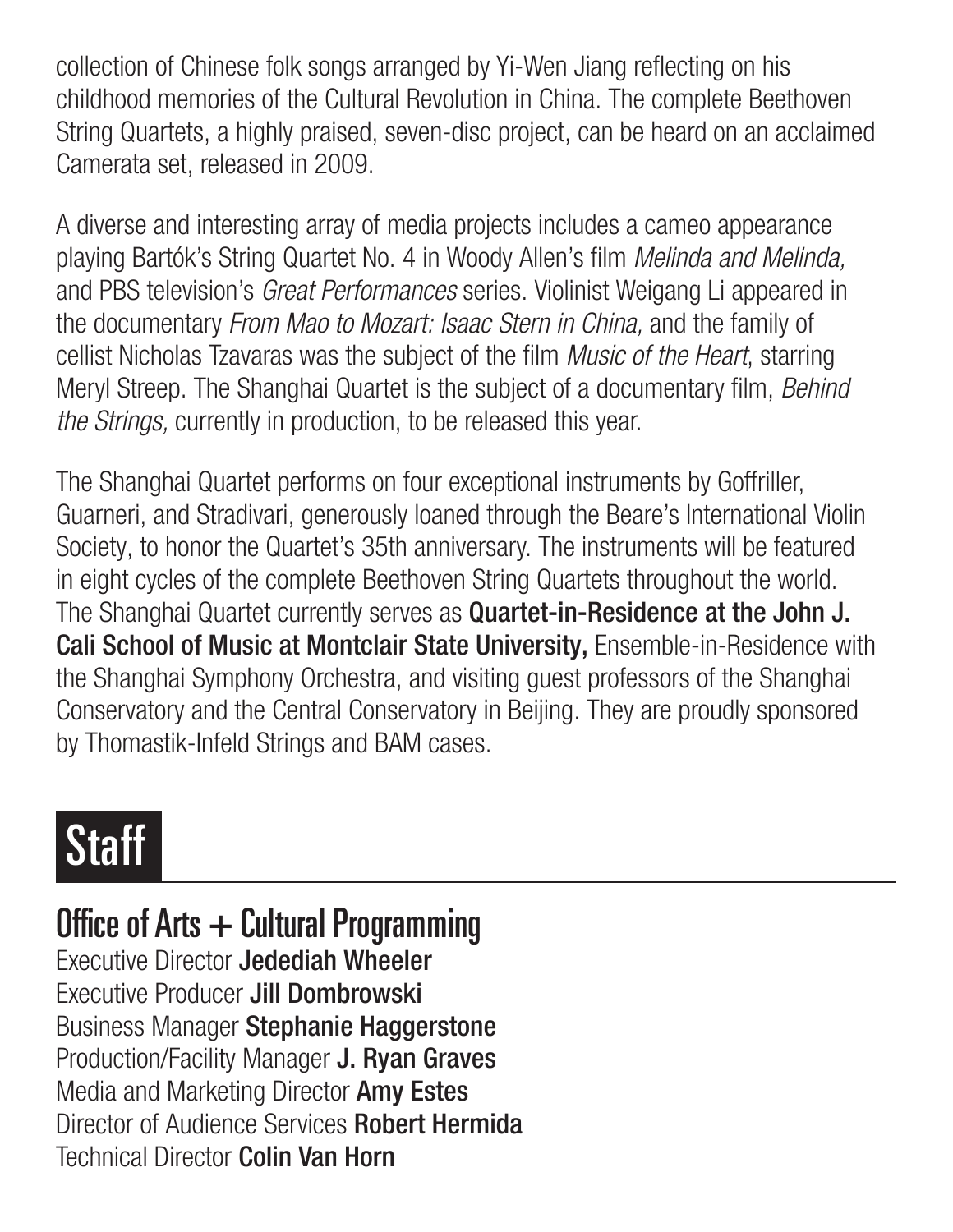Master Stage Electrician Andrew R. Wilsey Box Office Manager Jeffrey Wingfield House Manager Maureen Grimaldi Graphics Patrick Flood/Flood Design Press Blake Zidell & Associates Program Editor Susan R. Case Program Design Bart Solenthaler/Bart&Co. Production Run Crew Kimberly S. O'Loughlin, Rocco Terranova, Benjamin Weill Student Marketing Assistant Dana De Castro Marketing Assistant Eliza Dumas

### College of the Arts

Dean Daniel Gurskis Associate Dean Ronald L. Sharps Assistant Dean Linda D. Davidson Director of Administration Marie Sparks College Administrator Zacrah S. Battle Art and Design Livia Alexander John J. Cali School of Music Jon Robert Cart School of Communication and Media Keith Strudler Theatre and Dance Randy Mugleston Broadcast and Media Operations Patricia Piroh University Art Galleries Darren Lee Miller

The **Office of Arts + Cultural Programming** (ACP) enhances the cultural, creative, and academic life of the Montclair State campus and the broader community. Its signature program, Peak Performances, features innovative works by international contemporary artists of exceptional merit, and by the next generation of great artists training at Montclair State University's College of the Arts. Through its Cultural Engagement program, ACP offers master classes, workshops, lectures, and discussions designed to deepen participants' understanding of the aesthetic, cultural, and social contexts of the performances presented.